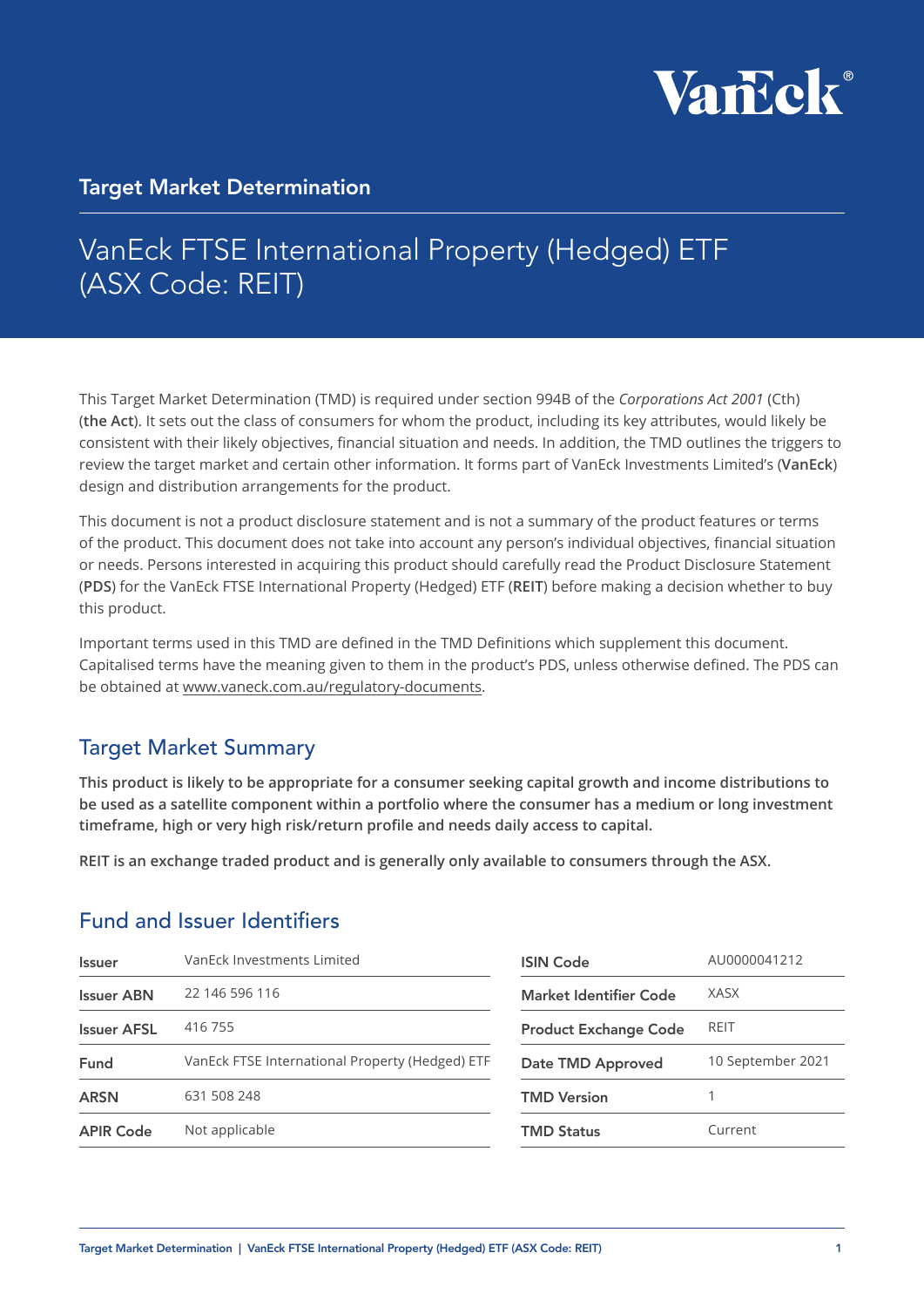### Description of Target Market

#### TMD indicator key

The Consumer Attributes for which the product is likely to be appropriate have been assessed using a red/amber/green rating methodology with appropriate colour coding:

In target market **Potentially in target market** Not considered in target market

#### **Instructions**

In the tables below, Column 1, Consumer Attributes, indicates a description of the likely objectives, financial situation and needs of the class of consumers that are considering this product. Column 2, TMD indicator, indicates whether a consumer meeting the attribute in column 1 is likely to be in the target market for this product.

Generally, a consumer is unlikely to be in the target market for the product if:

- **one or more** of their Consumer Attributes correspond to a **red rating**, or
- **three or more** of their Consumer Attributes correspond to an **amber rating**.

#### Investment products and diversification

A consumer (or class of consumer) may intend to hold a product as part of a diversified portfolio (typically with an intended product use of *satellite/small allocation* or *core component*). In such circumstances, the product should be assessed against the consumer's attributes for the relevant portion of the portfolio, rather than the consumer's portfolio as a whole. For example, a consumer may seek to construct a conservative portfolio with a satellite/small allocation to growth assets. In this case, it may be likely that a product with a *High* or *Very High*  risk/return profile is consistent with the consumer's objectives for that allocation notwithstanding that the risk/ return profile of the consumer as a whole is *Low* or *Medium*. In making this assessment, distributors should consider all features of a product (including its key attributes).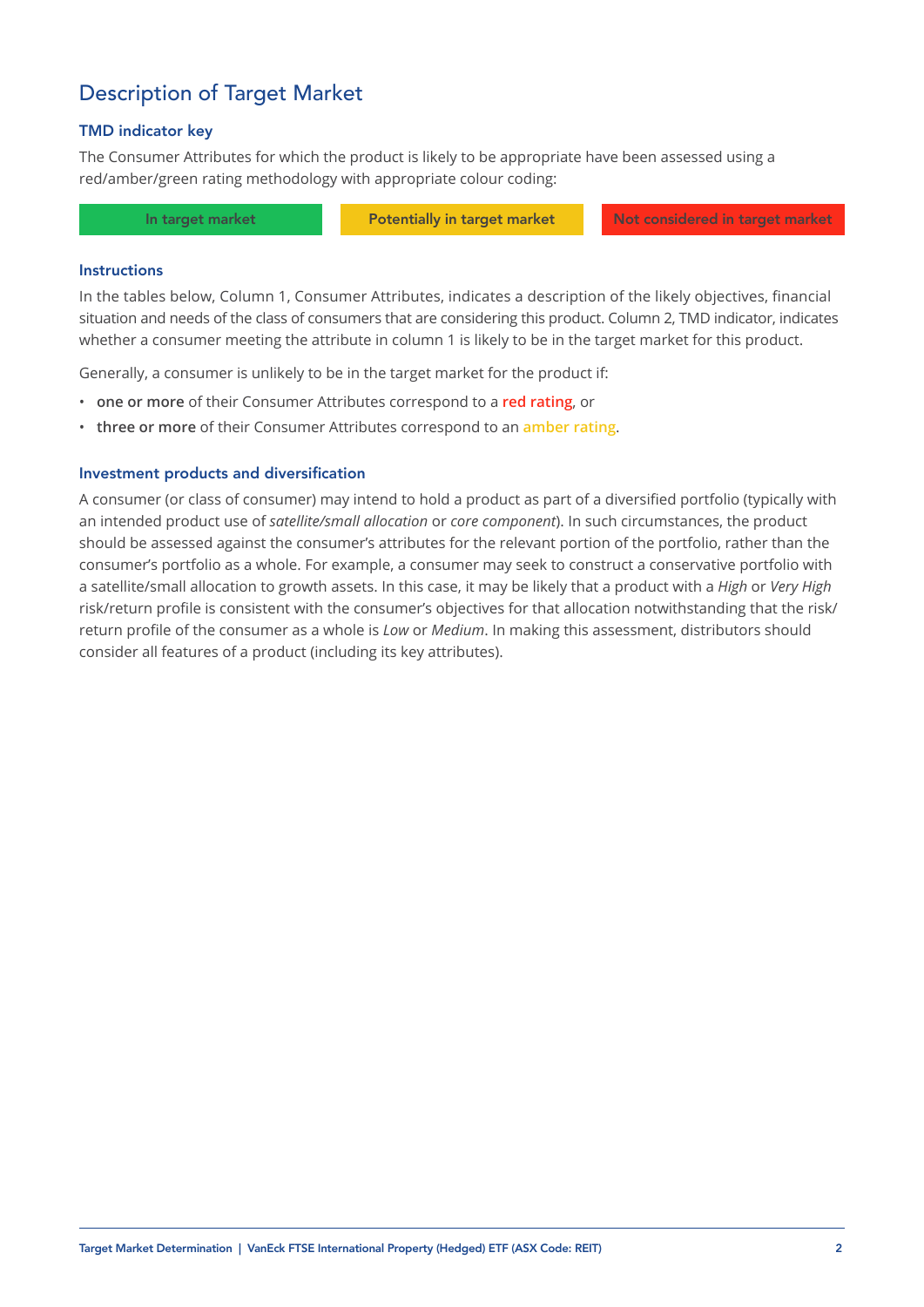#### Consumer's investment objective



Capital Growth REIT's investment objective is to provide investment returns before fees and other costs which track the performance of the FTSE EPRA NAREIT Developed ex Australia Rental Index AUD Hedged (**Reference Index**) in Australian dollars.

> REIT invests in international property securities, hedged into Australian dollars by investing in companies and real estate investment trusts (**REITs**) listed in developed countries around the world that derive a significant portion of their EBITDA from rental income.

> By which by virtue of the nature of these assets being growth assets, REIT is likely to be appropriate for consumers seeking capital growth. Further, as REIT generally pays dividends on a quarterly basis and invests in high dividend-yielding assets, it is also likely to be appropriate for consumers who are seeking income distribution.

#### Consumer's intended product use (% of Investable Assets)

| Solution/Standalone (75-100%)     |  |
|-----------------------------------|--|
| Core Component (25–75%)           |  |
| Satellite/small allocation (<25%) |  |

REIT invests in international property securities, hedged into Australian dollars by investing in companies and REITs listed in developed countries around the world that derive a significant portion of their EBITDA from rental income, the portfolio diversification of REIT is low, therefore REIT is likely to be appropriate as a satellite component of a consumer's portfolio.

#### Consumer's investment timeframe



Short ( $\leq 2$  years) REIT is likely to be appropriate for consumers who are comfortable with short and medium term fluctuations in capital value either because they have an investment timeframe of at least five years or because they are seeking a shorter-term tactical exposure to those fluctuations.

#### Consumer's Risk (ability to bear loss) and Return profile



Low REIT's investment objective is to provide investment returns before fees and other costs which track the performance of its Reference Index in Australian dollars. Due to the nature of REIT's investment strategy, the level of investment risk is considered high to very high. REIT targets a higher return profile and has a potential for higher losses. Therefore REIT is likely to be appropriate for consumers who are higher risk in nature, can accept higher potential losses in order to target a higher return or have a more aggressive or very high risk appetite, can accept higher potential losses and seek to maximise returns.

#### Consumer's need to withdraw money



Daily **Under ordinary circumstances consumers can buy and sell units in** REIT on ASX on any day that ASX is open. REIT is therefore likely to be appropriate for consumers who need the ability to withdraw their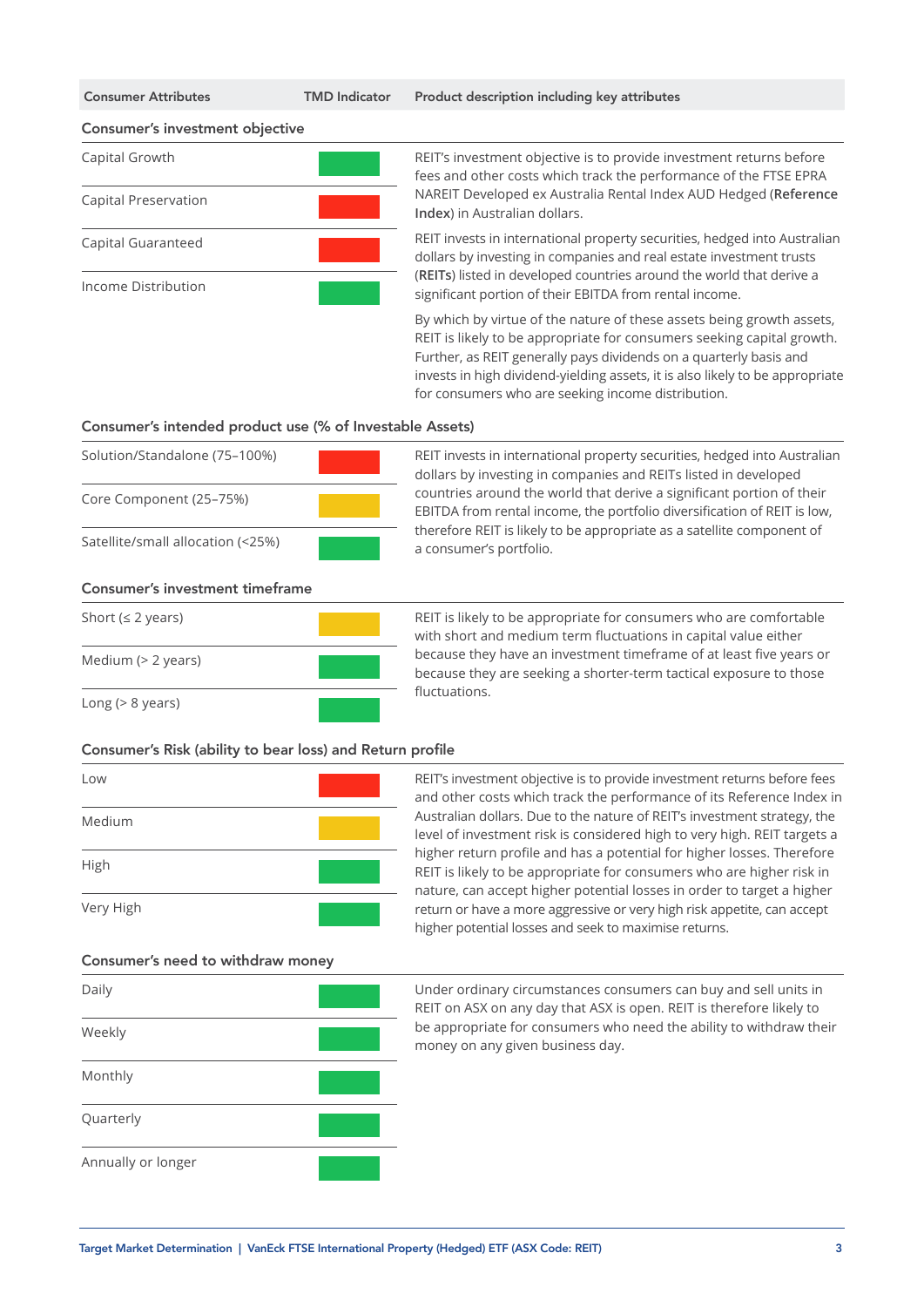### Appropriateness

The Issuer has assessed the product and formed the view that the product, including its key attributes, is likely to be consistent with the likely objectives, financial situation and needs of consumers in the target market as described above, as the features of this product in Column 3 of the table above are likely to be suitable for consumers with the attributes identified with a green TMD Indicator in Column 2.

### Distribution Conditions/Restrictions

| <b>Distribution Condition</b>         | <b>Distribution Condition Rationale</b> |
|---------------------------------------|-----------------------------------------|
| There are no distribution conditions. | Not applicable.                         |

#### Review triggers

Material change to key attributes, fund investment objective and/or fees.

Material deviation from investment objective over sustained period.

Key attributes have not performed as disclosed by a material degree and for a material period.

Determination by the issuer of an ASIC reportable Significant Dealing.

Material or unexpectedly high number of complaints (as defined in section 994A(1) of the Act) about the product or distribution of the product.

The use of Product Intervention Powers, regulator orders or directions that affects the product.

#### Mandatory review periods

| <b>Review period</b> | Maximum period for review |
|----------------------|---------------------------|
| Initial review       | One year                  |
| Subsequent review    | Three years               |

#### Distributor reporting requirements

| <b>Reporting requirement</b>                                                                                                                                                    | <b>Reporting period</b>                                          | Which distributors this<br>requirement applies to |
|---------------------------------------------------------------------------------------------------------------------------------------------------------------------------------|------------------------------------------------------------------|---------------------------------------------------|
| Complaints (as defined in section 994A(1) of the Act)<br>relating to the product. The distributor should provide all<br>the content of the complaint, having regard to privacy. | Within 10 business days<br>following end of calendar<br>quarter. | All distributors                                  |

Reports are to be emailed to [ddo@vaneck.com.au](mailto:ddo%40vaneck.com.au?subject=).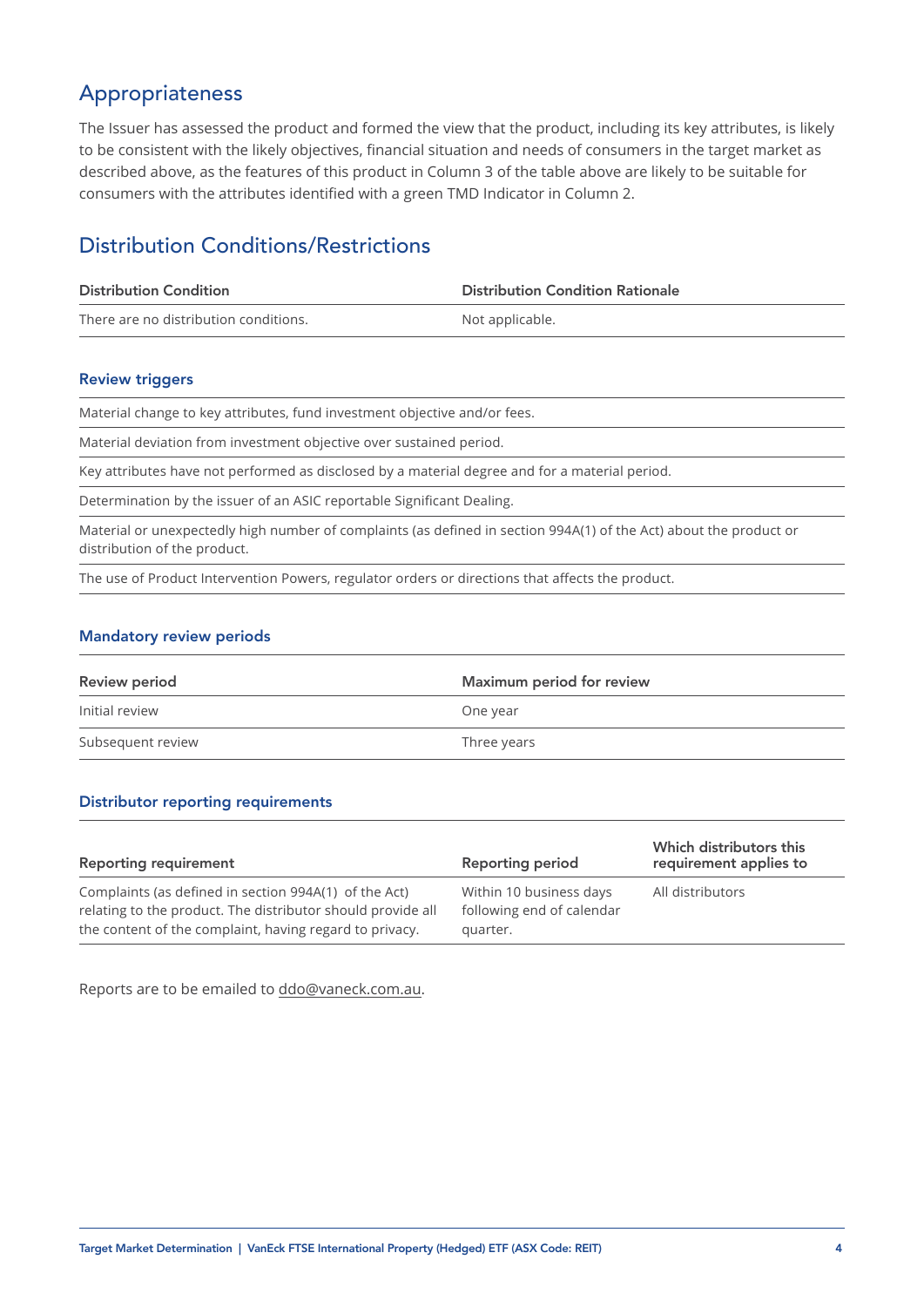## Definitions

| Term                                     | <b>Definition</b>                                                                                                                                                                                                                                                                                                                           |
|------------------------------------------|---------------------------------------------------------------------------------------------------------------------------------------------------------------------------------------------------------------------------------------------------------------------------------------------------------------------------------------------|
| Consumer's investment objective          |                                                                                                                                                                                                                                                                                                                                             |
| Capital Growth                           | The consumer seeks to invest in a product designed to generate capital return. The<br>consumer prefers exposure to growth assets (such as shares or property) or otherwise<br>seeks an investment return above the current inflation rate.                                                                                                  |
| Capital Preservation                     | The consumer seeks to invest in a product to reduce volatility and minimise loss in a<br>market down-turn. The consumer prefers exposure to defensive assets (such as cash<br>or fixed income securities) that are generally lower in risk and less volatile than growth<br>investments.                                                    |
| Capital Guaranteed                       | The consumer seeks a guarantee or protection against capital loss whilst still seeking<br>the potential for capital growth (typically gained through a derivative arrangement).<br>The consumer would likely understand the complexities, conditions and risks that are<br>associated with such products.                                   |
| Income Distribution                      | The consumer seeks to invest in a product designed to distribute regular and/or tax-<br>effective income. The consumer prefers exposure to income-generating assets (typically,<br>high dividend-yielding equities, fixed income securities and money market instruments).                                                                  |
|                                          | Consumer's intended product use (% of Investable Assets)                                                                                                                                                                                                                                                                                    |
| Solution/Standalone<br>$(75 - 100%)$     | The consumer intends to hold the investment as either a part or the majority (up to<br>100%) of their total investable assets (see definition below). The consumer typically prefers<br>exposure to a product with at least High portfolio diversification (see definitions below).                                                         |
| Core Component<br>$(25 - 75%)$           | The consumer intends to hold the investment as a major component, up to 75%, of their<br>total investable assets (see definition below). The consumer typically prefers exposure to a<br>product with at least Medium portfolio diversification (see definitions below).                                                                    |
| Satellite (<25%)                         | The consumer intends to hold the investment as a smaller part of their total portfolio, as<br>an indication it would be suitable for up to 25% of the total investable assets (see definition<br>below). The consumer is likely to be comfortable with exposure to a product with Low<br>portfolio diversification (see definitions below). |
| Investable Assets                        | Those assets that the investor has available for investment, excluding the residential home.                                                                                                                                                                                                                                                |
|                                          | Portfolio diversification (for completing the key product attribute section of consumer's intended product use)                                                                                                                                                                                                                             |
| Low                                      | Single asset class, single country, low or moderate holdings of securities e.g. high conviction<br>Aussie equities.                                                                                                                                                                                                                         |
| Medium                                   | 1-2 asset classes, single country, broad exposure within asset class e.g. Aussie equities "All Ords".                                                                                                                                                                                                                                       |
| High                                     | Highly diversified across either asset classes, countries or investment managers, e.g. Australian<br>multi-manager balanced fund or global multi-asset product (or global equities).                                                                                                                                                        |
| Consumer's intended investment timeframe |                                                                                                                                                                                                                                                                                                                                             |
| Short ( $\leq$ 2 years)                  | The consumer has a short investment timeframe and may wish to redeem within two years.                                                                                                                                                                                                                                                      |
| Medium (> 2 years)                       | The consumer has a medium investment timeframe and is unlikely to redeem within two years.                                                                                                                                                                                                                                                  |

Long (> 8 years) The consumer has a long investment timeframe and is unlikely to redeem within eight years.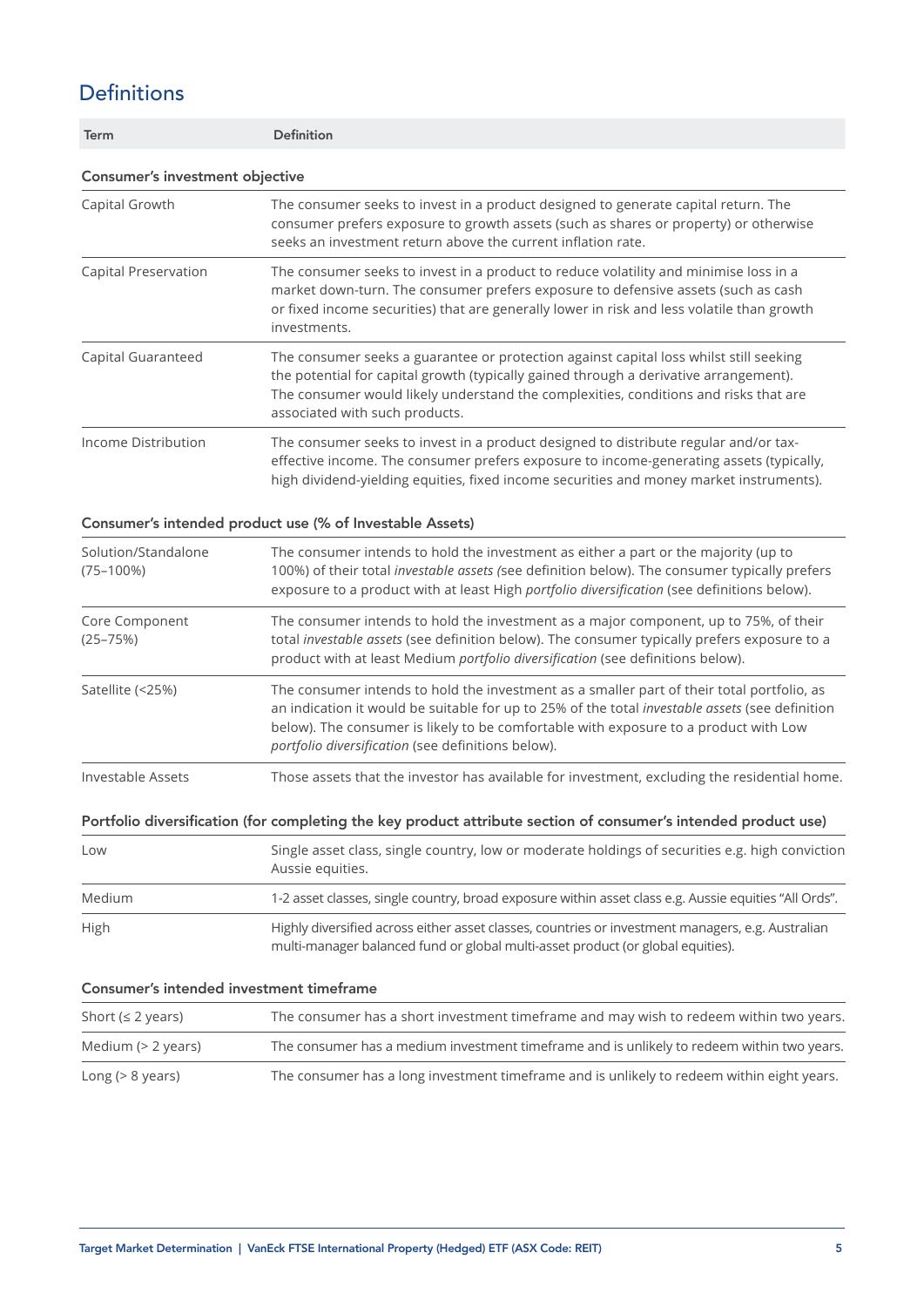Term Definition

#### Consumer's Risk (ability to bear loss) and Return profile

Issuers should undertake a comprehensive risk assessment for each product. The FSC recommends adoption of the Standard Risk Measure (SRM) to calculate the likely number of negative annual returns over a 20 year period, using the guidance and methodology outlined in the *[Standard Risk Measure Guidance Paper For Trustees](https://protect-eu.mimecast.com/s/pqPaCwVNmtGRQpvMFVpVgu?domain=urldefense.com)*. SRM is not a complete assessment of risk and potential loss. For example, it does not detail important issues such as the potential size of a negative return or that a positive return could still be less than a consumer requires to meet their investment objectives/ needs. Issuers may wish to supplement the SRM methodology by also considering other risk factors. For example, some products may use leverage, derivatives or short selling, may have liquidity or withdrawal limitations, or otherwise may have a complex structure or increased investment risks, which should be documented together with the SRM to substantiate the product risk rating.

A consumer's desired product return profile would generally take into account the impact of fees, costs and taxes.

| Low       | The consumer is conservative or low risk in nature, seeks to minimise potential losses<br>(e.g. has the ability to bear up to 1 negative return over a 20 year period (SRM 1 to 2))<br>and is comfortable with a low target return profile.                                      |
|-----------|----------------------------------------------------------------------------------------------------------------------------------------------------------------------------------------------------------------------------------------------------------------------------------|
|           | Consumer typically prefers defensive assets such as cash and fixed income.                                                                                                                                                                                                       |
| Medium    | The consumer is moderate or medium risk in nature, seeking to minimise potential losses<br>(e.g. has the ability to bear up to 4 negative returns over a 20 year period (SRM 3 to 5)) and<br>comfortable with a moderate target return profile.                                  |
|           | Consumer typically prefers a balance of growth assets such as shares, property and<br>alternative assets and defensive assets such as cash and fixed income.                                                                                                                     |
| High      | The consumer is higher risk in nature and can accept higher potential losses (e.g. has the<br>ability to bear up to 6 negative returns over a 20 year period (SRM 6)) in order to target a<br>higher target return profile.                                                      |
|           | Consumer typically prefers predominantly growth assets such as shares, property and<br>alternative assets with only a smaller or moderate holding in defensive assets such as cash<br>and fixed income.                                                                          |
| Very high | The consumer has a more aggressive or very high risk appetite, seeks to maximise returns<br>and can accept higher potential losses (e.g. has the ability to bear 6 or more negative<br>returns over a 20 year period (SRM 7) and possibly other risk factors, such as leverage). |
|           | Consumer typically prefers growth assets such as shares, property and alternative assets.                                                                                                                                                                                        |

### Consumer's need to withdraw money

Issuers should consider in the first instance the redemption request frequency under ordinary circumstances. However, the redemption request frequency is not the only consideration when determining the ability to meet the investor's requirement to access capital. To the extent that the liquidity of the underlying investments or possible liquidity constraints (e.g. ability to stagger or delay redemptions) could impact this, this is to be taken into consideration in completing this section.

Daily/Weekly/ Monthly/Quarterly/ Annually or longer The consumer seeks to invest in a product which permits redemption requests at this frequency under ordinary circumstances and the issuer is typically able to meet that request within a reasonable period.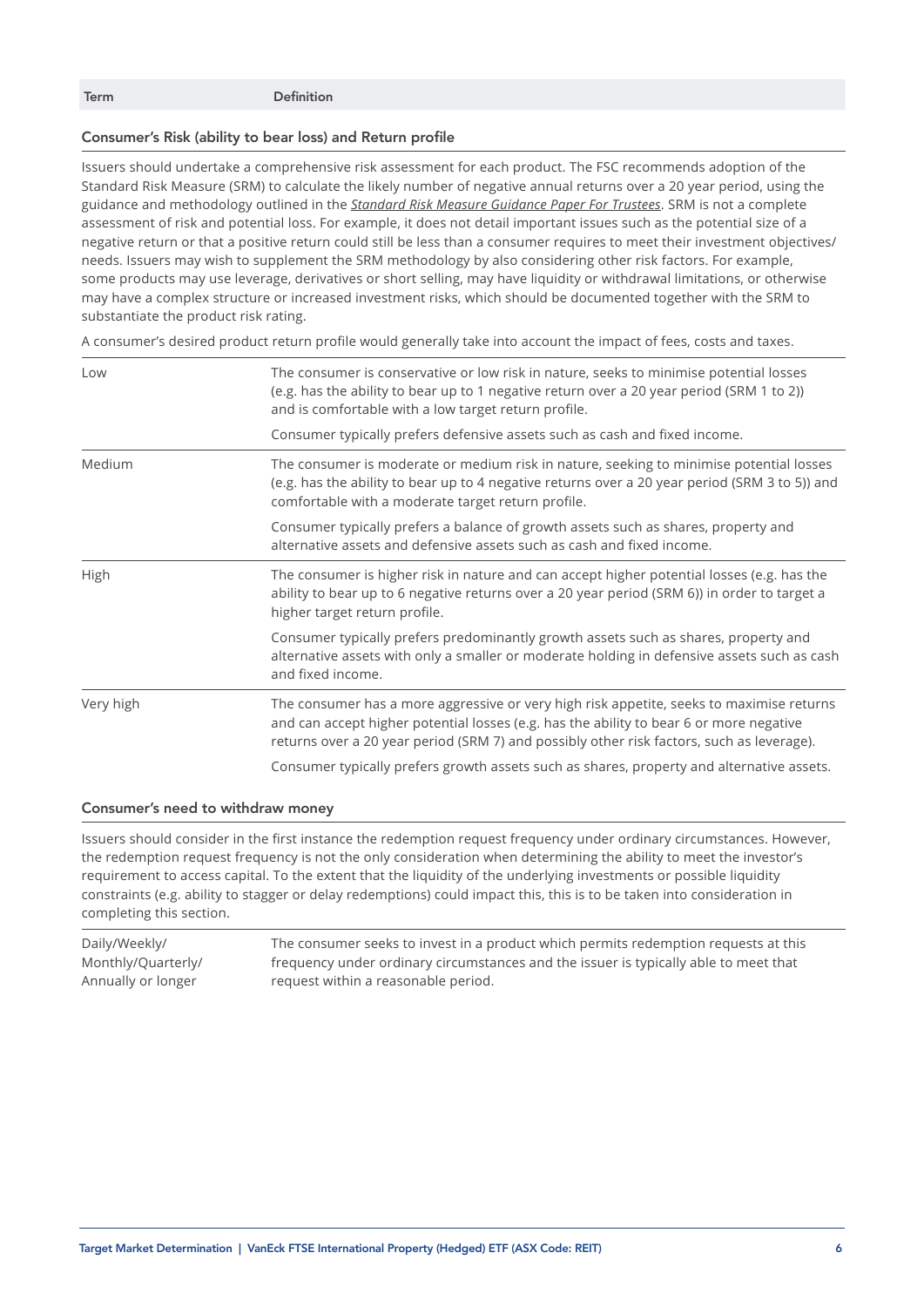| <b>Term</b>                  | <b>Definition</b>                                                                                                                                                                                                                                                                                                 |
|------------------------------|-------------------------------------------------------------------------------------------------------------------------------------------------------------------------------------------------------------------------------------------------------------------------------------------------------------------|
| <b>Distributor Reporting</b> |                                                                                                                                                                                                                                                                                                                   |
| Significant dealings         | Section 994F(6) of the Act requires distributors to notify the issuer if they become aware<br>of a significant dealing in the product that is not consistent with the TMD. Neither the Act<br>nor ASIC defines when a dealing is 'significant' and distributors have discretion to apply its<br>ordinary meaning. |
|                              | The issuer will rely on notifications of significant dealings to monitor and review the<br>product, this TMD, and its distribution strategy, and to meet its own obligation to report<br>significant dealings to ASIC.                                                                                            |
|                              | Dealings outside this TMD may be significant because:                                                                                                                                                                                                                                                             |
|                              | • they represent a material proportion of the overall distribution conduct carried out by<br>the distributor in relation to the product, or                                                                                                                                                                       |
|                              | they constitute an individual transaction which has resulted in, or will or is likely to<br>$\bullet$<br>result in, significant detriment to the consumer (or class of consumer).                                                                                                                                 |
|                              | In each case, the distributor should have regard to:                                                                                                                                                                                                                                                              |
|                              | • the nature and risk profile of the product (which may be indicated by the product's risk<br>rating or withdrawal timeframes),                                                                                                                                                                                   |
|                              | • the actual or potential harm to a consumer (which may be indicated by the value of the<br>consumer's investment, their intended product use or their ability to bear loss), and                                                                                                                                 |
|                              | • the nature and extent of the inconsistency of distribution with the TMD (which may be<br>indicated by the number of red or amber ratings attributed to the consumer).                                                                                                                                           |
|                              | Objectively, a distributor may consider a dealing (or group of dealings) outside the TMD to<br>be significant if:                                                                                                                                                                                                 |
|                              | • it constitutes more than half of the distributor's total retail product distribution<br>conduct in relation to the product over the reporting period,                                                                                                                                                           |
|                              | • the consumer's intended product use is Solution / Standalone, or                                                                                                                                                                                                                                                |
|                              | the consumer's intended product use is Core component and the consumer's risk<br>$\bullet$<br>(ability to bear loss) and return profile is Low.                                                                                                                                                                   |